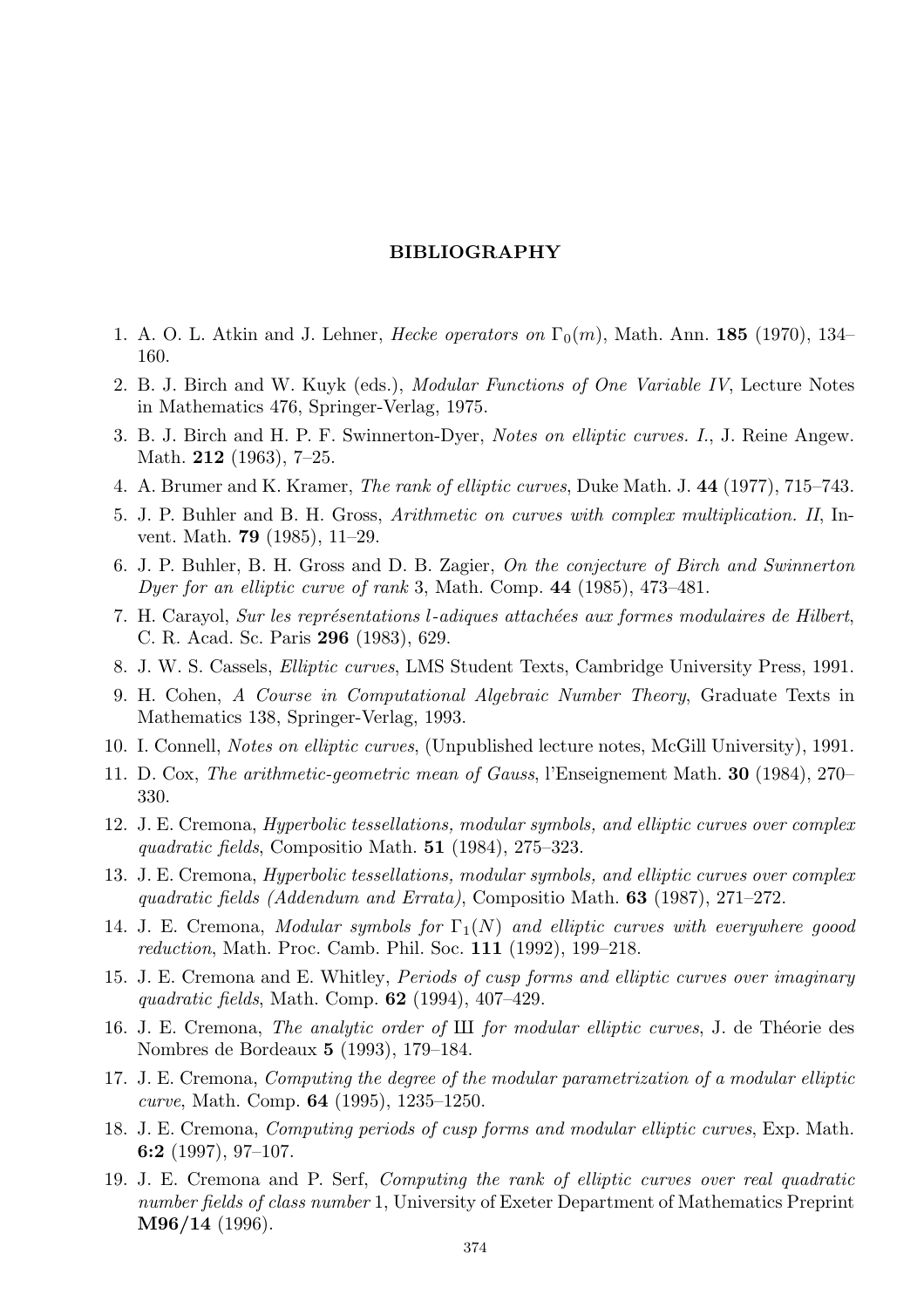- 20. J. E. Cremona, Classical invariants and 2-descent on elliptic curves, University of Exeter Department of Mathematics Preprint M96/16 (1996).
- 21. B. Edixhoven, On the Manin constants of modular elliptic curves, Arithmetic Algebraic Geometry, Progress in Mathematics 89, Birkhauser, 1991, pp. 25–39.
- 22. G. Faltings, *Endlichkeitssätze für abelsche Varietäten über Zahlkörpern*, Invent, Math. 73  $(1983), 349 - 366.$
- 23. S. Fermigier, Construction of high rank elliptic curves over  $\mathbb{Q}(T)$  and  $\mathbb{Q}$  with nontrivial 2-torsion, C. R. Acad. Sc. Paris 322 (1996), 949–952.
- 24. L. Figueiredo, *Serre's conjecture over imaginary quadratic fields*, PhD thesis, University of Cambridge, 1995.
- 25. B. H. Gross and D. Zagier, *Points de Heegner et dérivées de fonctions L*, C. R. Acad. Sc. Paris 297 (1983), 85-87.
- 26. B. H. Gross and D. Zagier, *Heeqner points and derivatives of L-series*, Invent. Math. 84  $(1986), 225 - 320.$
- 27. D. Husemöller, *Elliptic curves*, Springer-Verlag, 1987.
- 28. A. W. Knapp, *Elliptic Curves*, Mathematical Notes 40, Princeton University Press, 1992.
- 29. V. I. Kolyvagin, Finiteness of  $E(\mathbb{Q})$  and  $\amalg_{E/\mathbb{Q}}$  for a subclass of Weil curves, Math. USSR Izvest. 32  $(1989)$ , 523-542.
- 30. A. Kraus, Quelques remarques à propos des invariants  $c_4$ ,  $c_6$  et  $\Delta$  d'une courbe elliptique, Acta Arith.  $54$  (1989), 75–80.
- 31. S. Lang, *Elliptic functions*, Addison-Wesley, 1973.
- 32. S. Lang, *Introduction to modular forms*, Springer-Verlag, 1976.
- 33. S. Lang, *Elliptic curves: diophantine analysis*, Springer-Verlag, 1976.
- 34. M. Laska, An algorithm for finding a minimal Weierstrass equation for an elliptic curve, Math. Comp. 38 (1982), 257-260.
- 35. M. Laska, *Elliptic curves over number fields with prescribed reduction type*, Aspects of Mathematics Vol. E4, Vieweg, 1983.
- 36. E. Lutz, Sur l'équation  $y^2 = x^3 Ax B$  dans les corps p-adic, J. Reine Angew. Math. 177 (1937), 237-247.
- 37. Ju. I. Manin, *Parabolic points and zeta-functions of modular curves*, Math. USSR-Izv. 6  $(1972), 19-64.$
- 38. B. Mazur, *Courbes elliptiques et symboles modulaires*, Séminaire Bourbaki No. 414 (1972),  $277 - 294.$
- 39. B. Mazur, *Modular curves and the Eisenstein ideal*, IHES Publ. Math. 47 (1977), 33–186.
- 40. B. Mazur, *Rational isogenies of prime degree*, Invent. Math. 44 (1978), 129–162.
- 41. B. Mazur and H. P. F. Swinnerton-Dyer, Arithmetic of Weil curves, Invent. Math. 25  $(1974), 1-61.$
- 42. L. Merel, Opérateurs de Hecke pour  $\Gamma_0(N)$  et fractions continues, Annales de l'Institut Fourier de l'Université de Grenoble 41 no. 3 (1991), 519–537.
- 43. J.-F. Mestre, La méthode des graphes. Exemples et applications., Proceedings of the International Conference on Class Numbers and Units of Algebraic Number Fields (Y. Yamamoto and H. Yokoi, eds.), Katata, 1986, pp. 217–242.
- 44. M. R. Murty and V. K. Murty, *Mean values of derivatives of modular L-series*, Ann. Math. **133** (1991), 447-475.